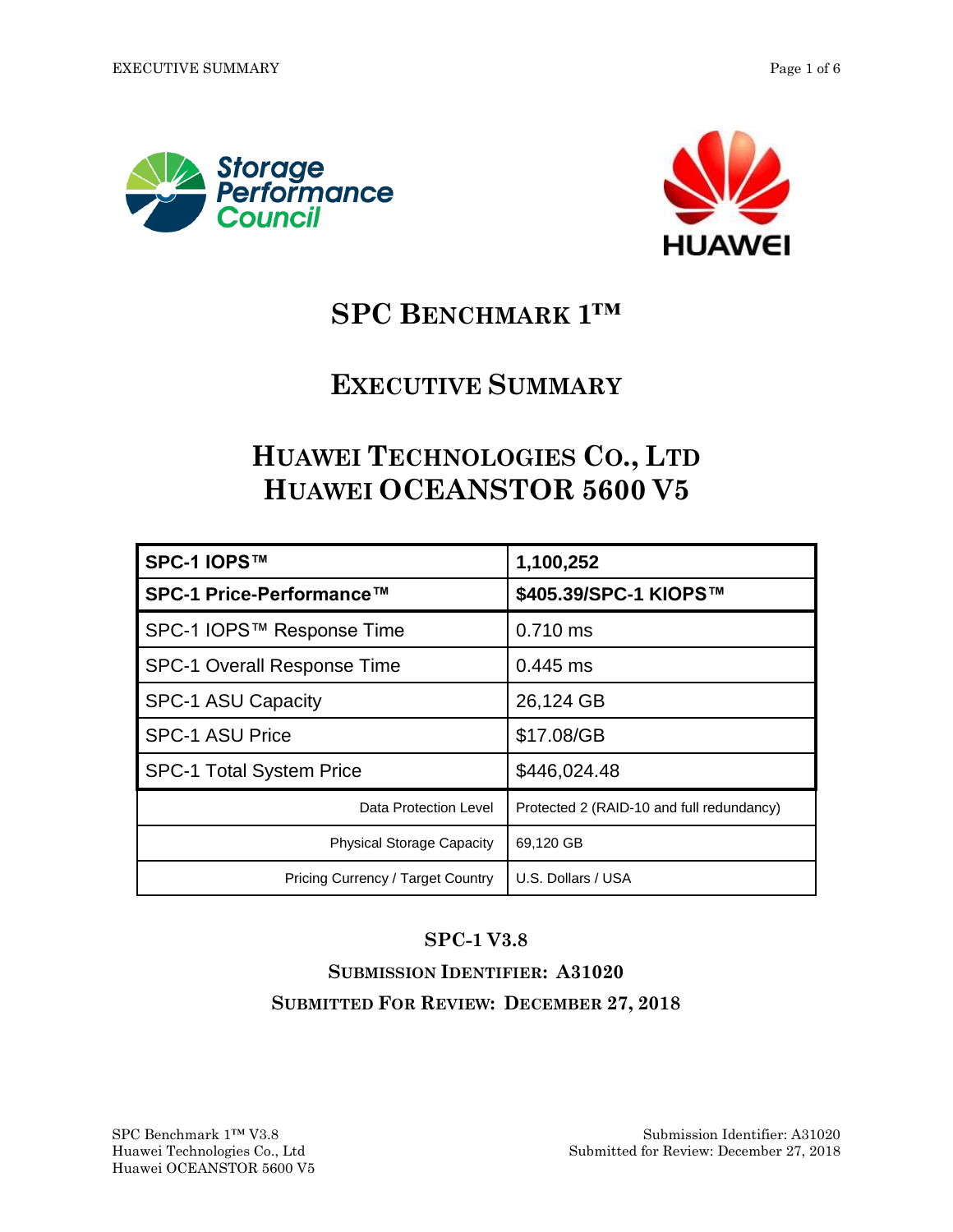#### **Benchmark Configuration Diagram**

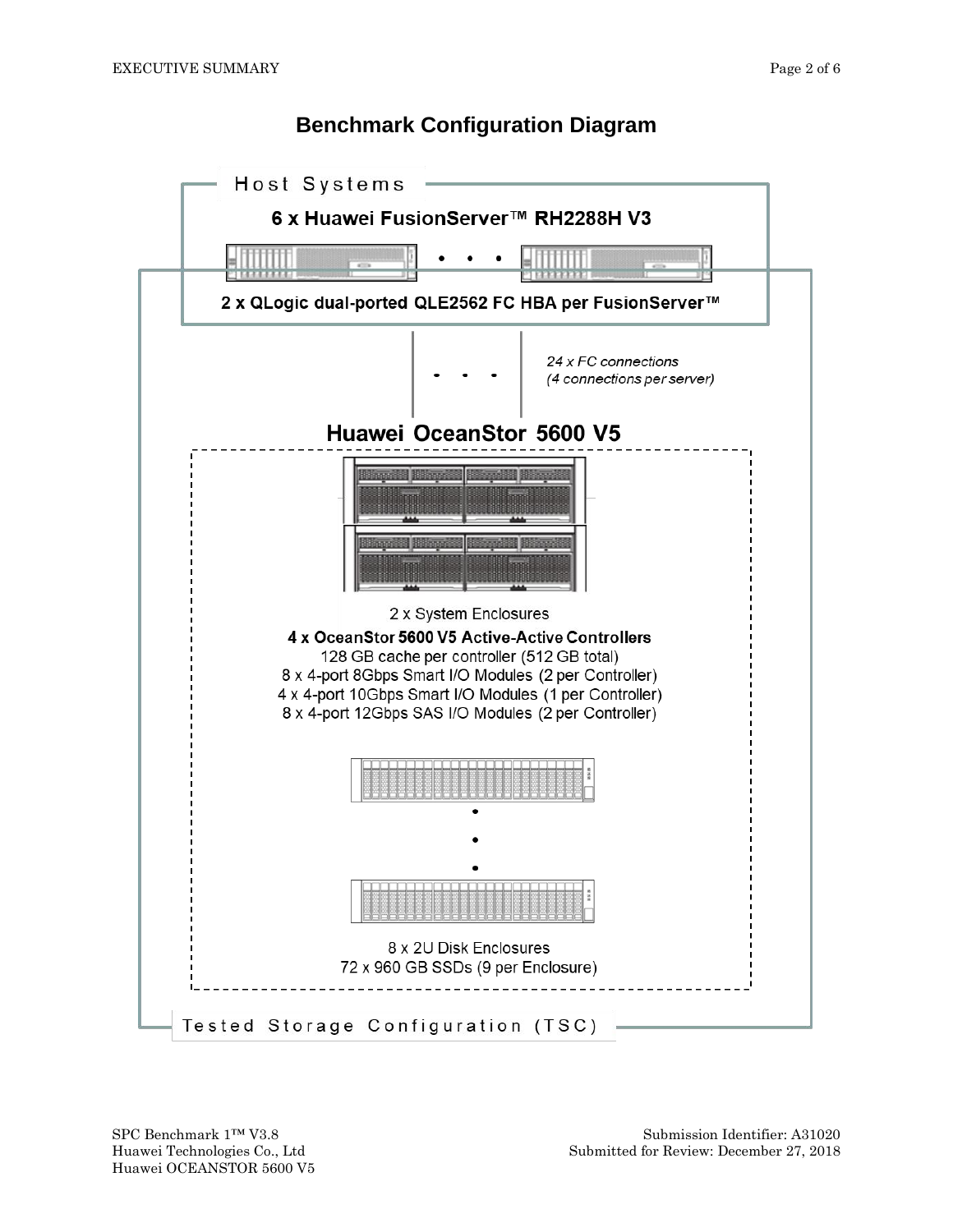#### **Tested Storage Product Description**

The new generation of mid-range hybrid flash storage, dedicated to providing the reliable and efficient data services for enterprises.

Cloud-ready operating system, flash-enabled performance, and intelligent management software, delivering top-of-the-line functionality, performance, efficiency, reliability, and ease of use.

Satisfies the data storage requirements of large-database OLTP/OLAP, cloud computing, and many other applications, making it a perfect choice for sectors such as government, finance, telecommunications, and manufacturing.

For more details, visit:

[http://e.huawei.com/en/products/cloud-computing-dc/storage/massive-storage/5300-](http://e.huawei.com/en/products/cloud-computing-dc/storage/massive-storage/5300-5500-5600-5800-v5) [5500-5600-5800-v5](http://e.huawei.com/en/products/cloud-computing-dc/storage/massive-storage/5300-5500-5600-5800-v5)

### **Priced Storage Configuration Components**

| 12 x QLogic dual-ported QLE2562 FC HBA                                |  |  |
|-----------------------------------------------------------------------|--|--|
| 2 x System enclosures, each with:                                     |  |  |
| 2 x OceanStor 5600 V5 Active-Active Controllers (4 total), each with: |  |  |
| 128 GB cache (512 GB total)                                           |  |  |
| 2 x 4-port 8Gbps Smart I/O Modules (8 total)                          |  |  |
| 1 x 4-port 10Gbps Smart I/O Modules (4 total)                         |  |  |
| 2 x 4-port 12Gbps SAS I/O Modules (8 total)                           |  |  |
| 8 x 2U Disk enclosures, each with:                                    |  |  |
| 9 x 960 GB SSDs (72 total)                                            |  |  |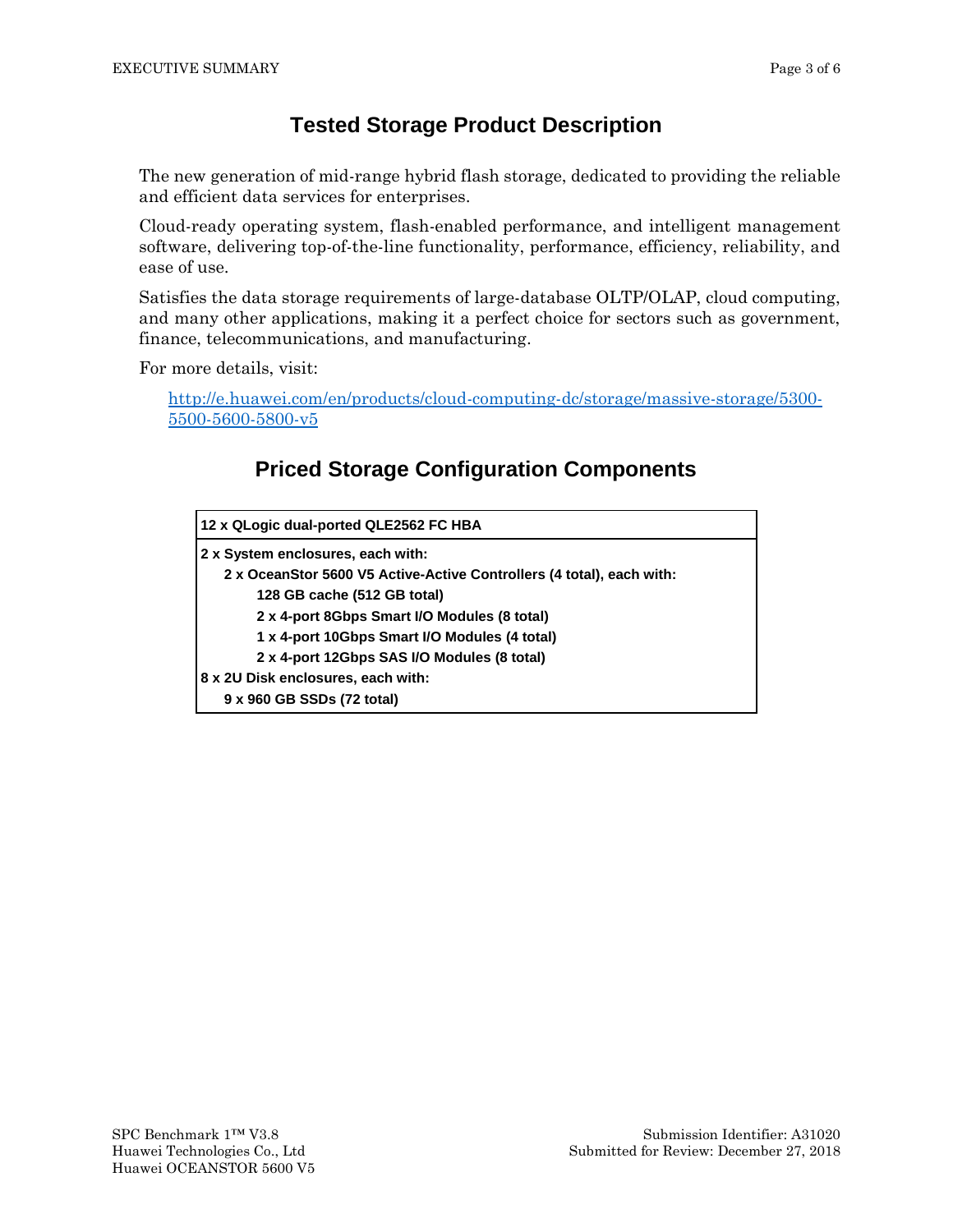|                                            | <b>Description</b>                                                                                                                                                                                                                                        | Qty                     | <b>Unit Price</b> | <b>Ext. Price</b>                         | Disc.      | <b>Disc. Price</b> |
|--------------------------------------------|-----------------------------------------------------------------------------------------------------------------------------------------------------------------------------------------------------------------------------------------------------------|-------------------------|-------------------|-------------------------------------------|------------|--------------------|
|                                            | <b>Hardware &amp; Software</b>                                                                                                                                                                                                                            |                         |                   |                                           |            |                    |
|                                            | 02351LWK 56V5-256G-AC2 OceanStor 5600 V5 Engine(3U,Dual<br>Controller, AC\240HVDC, 256GB                                                                                                                                                                  |                         |                   |                                           |            |                    |
|                                            | Cache, SPE63C0300)                                                                                                                                                                                                                                        | 2                       | 116,820.00        | 233,640.00                                | 68%        | 74,764.80          |
| SMARTIO10ETH                               | 4 port SmartIO I/O module(SFP+,10Gb)                                                                                                                                                                                                                      |                         |                   |                                           |            |                    |
|                                            | Eth/FCoE(VN2VF)/Scale-out)                                                                                                                                                                                                                                | $\overline{\mathbf{4}}$ | 6,288.00          | 25,152.00                                 | 68%        | 8,048.64           |
| SMARTIO8FC                                 | 4 port SmartIO I/O module(SFP+,8Gb FC)                                                                                                                                                                                                                    | 8                       | 3,192.00          | 25,536.00                                 | 68%        | 8,171.52           |
| LPU4S12V3                                  | 4 port 4*12Gb SAS I/O module(MiniSAS HD)                                                                                                                                                                                                                  | 8                       | 4,963.00          | 39,704.00                                 | 68%        | 12,705.28          |
| HSSD-960G2S-A9                             | 960GB SSD SAS Disk Unit(2.5")                                                                                                                                                                                                                             | 72                      | 10,176.00         | 732,672.00                                | 70%        | 219,801.60         |
| DAE52525U2-AC-A2                           | Disk Enclosure(2U,AC\240HVDC,2.5",Expanding<br>Module, 25 Disk Slots, without Disk<br>Unit, DAE52525U2)                                                                                                                                                   | 8                       | 10,584.00         | 84,672.00                                 | 68%        | 27,095.04          |
| N8GHBA000                                  | QLOGIC QLE2562 HBA Card, PCIE, 8Gbps<br>DualPort, Fiber Channel Multimode LC Optic                                                                                                                                                                        |                         |                   |                                           |            |                    |
|                                            | Interface, English Manual, No Drive CD                                                                                                                                                                                                                    | 12                      | 1,698.00          | 20,376.00                                 | 0%         | 20,376.00          |
| SN2F01FCPC                                 | Patch Cord.DLC/PC.DLC/PC.Multi-<br>mode, 3m, A1a.2, 2mm, 42mm DLC, OM3 bending<br>insensitive                                                                                                                                                             | 24                      | 14.00             | 336.00                                    | 0%         | 336.00             |
| <b>LIC-56V5-BS</b>                         | Basic Software License (Including                                                                                                                                                                                                                         |                         |                   |                                           |            |                    |
|                                            | DeviceManager, SmartThin, SmartMulti-<br>tenant, SmartMigration, SmartErase, SmartMotion,<br>SystemReporter,eService,SmartQuota,NFS,CIFS,                                                                                                                 |                         |                   |                                           |            |                    |
|                                            | <b>NDMP</b>                                                                                                                                                                                                                                               | $\mathbf{1}$            | 9,852.00          | 9,852.00                                  | 70%        | 2,955.60           |
|                                            |                                                                                                                                                                                                                                                           |                         |                   | <b>Hardware &amp; Software Subtotal</b>   |            | 374,254.48         |
|                                            | <b>Support &amp; Maintenance</b>                                                                                                                                                                                                                          |                         |                   |                                           |            |                    |
| 02351LWK-88134ULF-36                       | OceanStor 5600 V5 Engine(3U,Dual                                                                                                                                                                                                                          |                         |                   |                                           |            |                    |
|                                            | Controller, AC\240HVDC, 256GB<br>Cache, SPE63C0300&4*Disk Enclosure-<br>2U, AC\240HVDC, 2.5", DAE52525U2&36*960GB<br>SSD SAS Disk Unit(2.5"))-Hi-Care Onsite<br>Premier 24x7x4H Engineer Onsite Service-<br>36Month(s)                                    | $\overline{2}$          | 29,292.00         | 58,584.00                                 | 0%         | 58,584.00          |
| 88034JNY-88134UHK-36                       | Basic Software License(Including<br>DeviceManager, SmartThin, SmartMulti-<br>tenant, SmartMigration, SmartErase, SmartMotion,<br>SystemReporter,eService,SmartQuota,NFS,CIFS,<br>NDMP)-Hi-Care Application Software Upgrade<br>Support Service-36Month(s) | $\mathbf{1}$            | 2,919.00          | 2,919.00                                  | 0%         | 2,919.00           |
| 8812153244                                 | OceanStor 5600 V5 Installation Service -                                                                                                                                                                                                                  |                         |                   |                                           |            |                    |
|                                            | Engineering                                                                                                                                                                                                                                               | $\mathbf{1}$            | 10,267.00         | 10,267.00                                 | 0%         | 10,267.00          |
|                                            |                                                                                                                                                                                                                                                           |                         |                   | <b>Support &amp; Maintenance Subtotal</b> |            | 71,770.00          |
| <b>SPC-1 Total System Price</b>            |                                                                                                                                                                                                                                                           |                         |                   |                                           | 446,024.48 |                    |
| SPC-1 IOPS™                                |                                                                                                                                                                                                                                                           |                         |                   |                                           | 1,100,252  |                    |
| SPC-1 Price-Performance™ (\$/SPC-1 KIOPS™) |                                                                                                                                                                                                                                                           |                         |                   | 405.39                                    |            |                    |
| SPC-1 ASU Capacity (GB)                    |                                                                                                                                                                                                                                                           |                         |                   |                                           | 26,124     |                    |
| SPC-1 ASU Price (\$/GB)                    |                                                                                                                                                                                                                                                           |                         |                   |                                           | 17.08      |                    |

#### **Storage Configuration Pricing**

**Third-Party Reseller**: Huawei Technologies Co., Ltd. only sells its products to thirdparty resellers who, in turn, sell those products to U.S. customers. The above reflects the pricing quoted by one of those third-party resellers. See Appendix B of the Full Disclosure Report for a copy of the third-party reseller's quotation.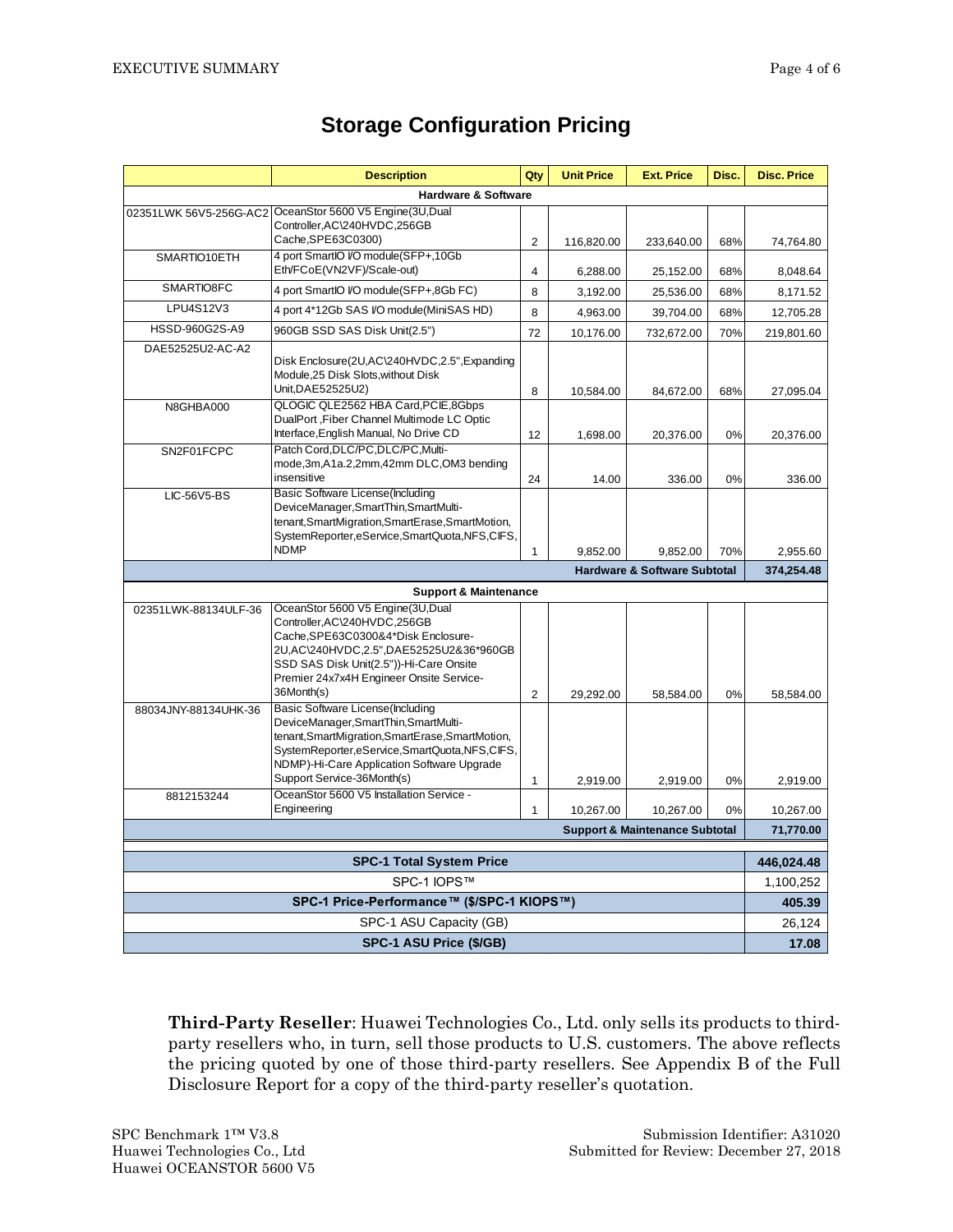**Discount Details**: The discounts shown are based on the storage capacity purchased and are generally available.

**Warranty**: Hi-Care Premier On-Site Service include: 7x24 Technical Assistance Center Access. Access to all new software updates and Online Support. 24x7 with 4 hour On-site Hardware Replacement.

**Availability Date**: Currently available.